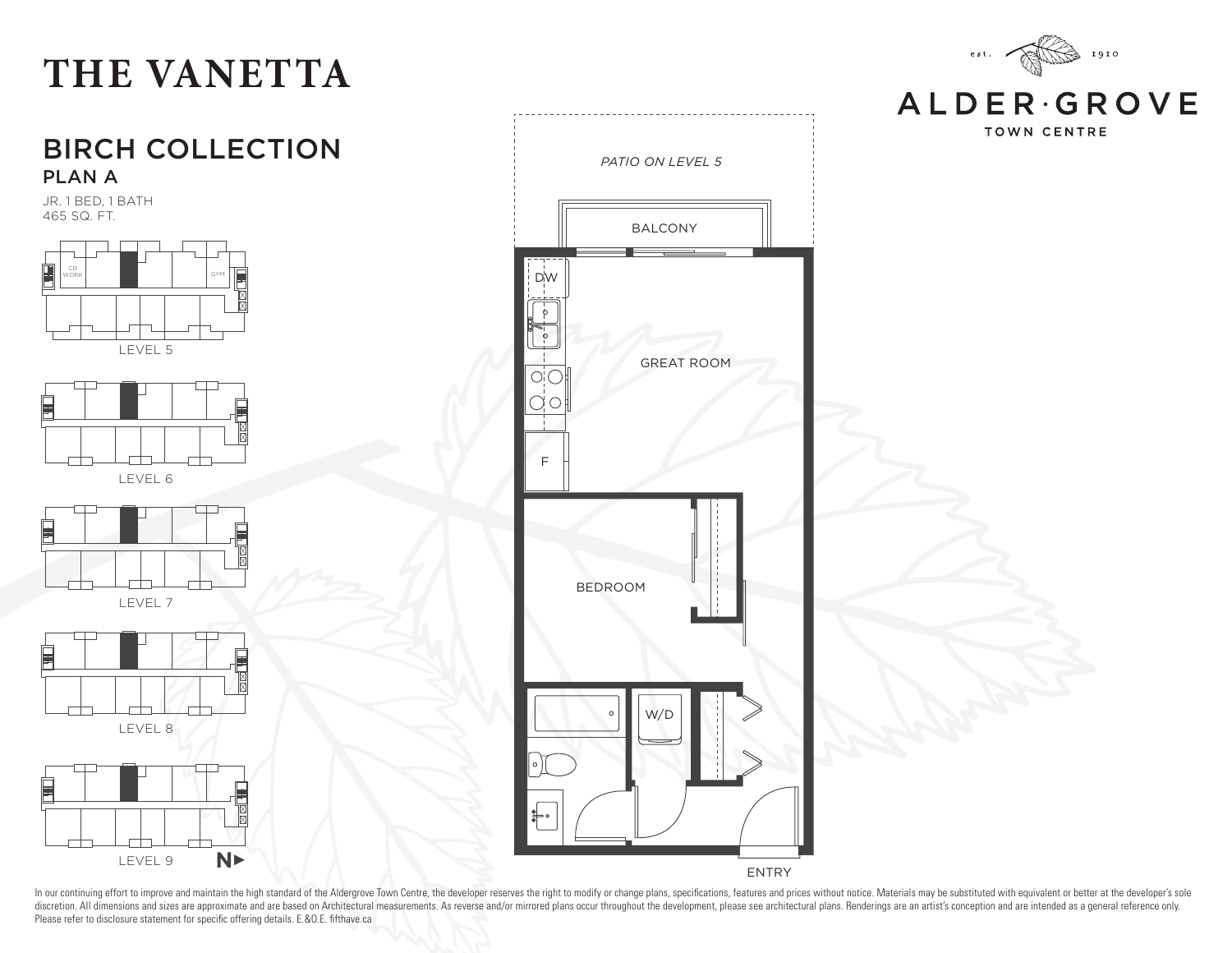#### BIRCH COLLECTION PLAN B

1 BED, 1 BATH 598 SQ. FT.





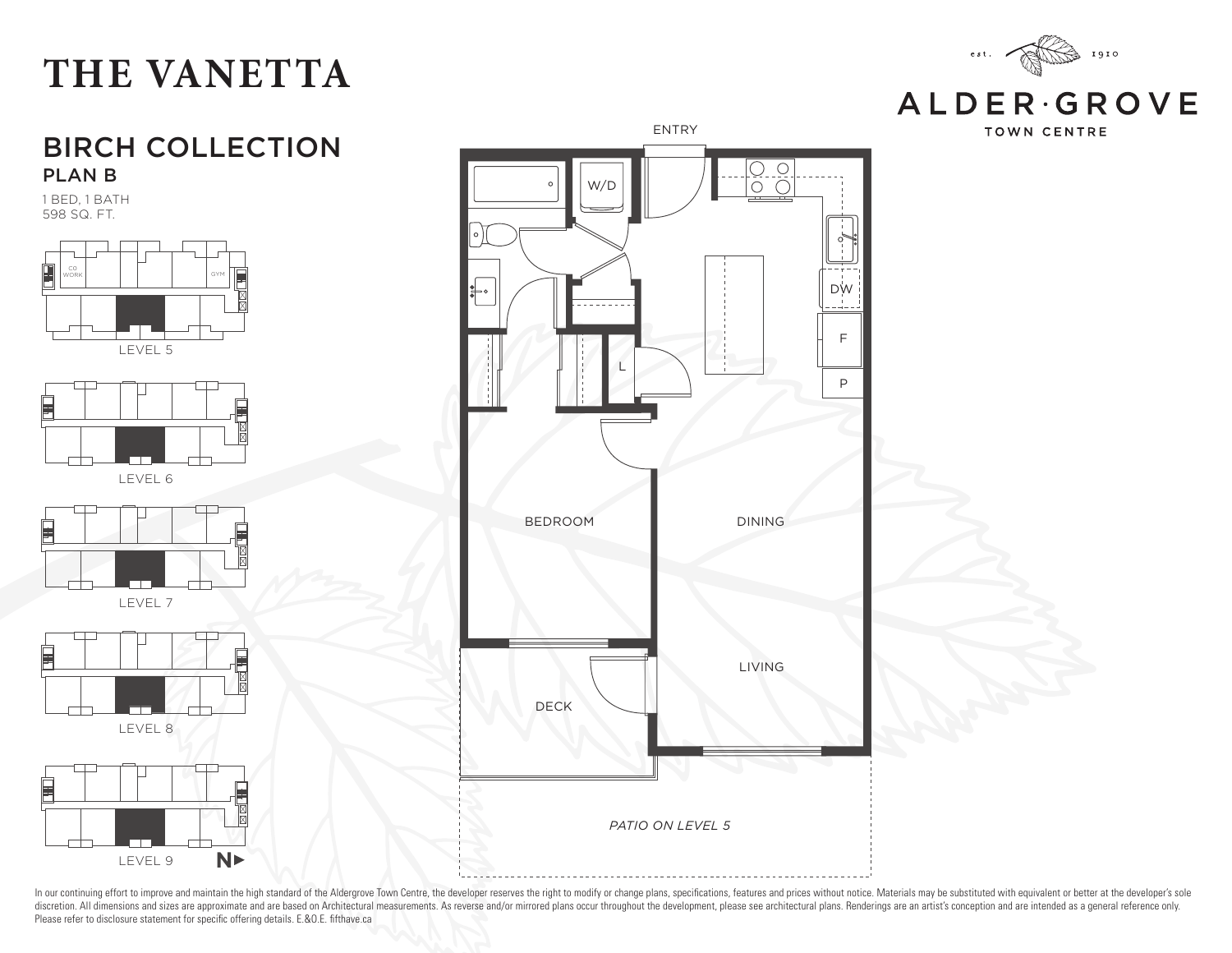

**TOWN CENTRE** 

#### ALDER COLLECTION PLAN C

2 BED, 2 BATH 794 SQ. FT.



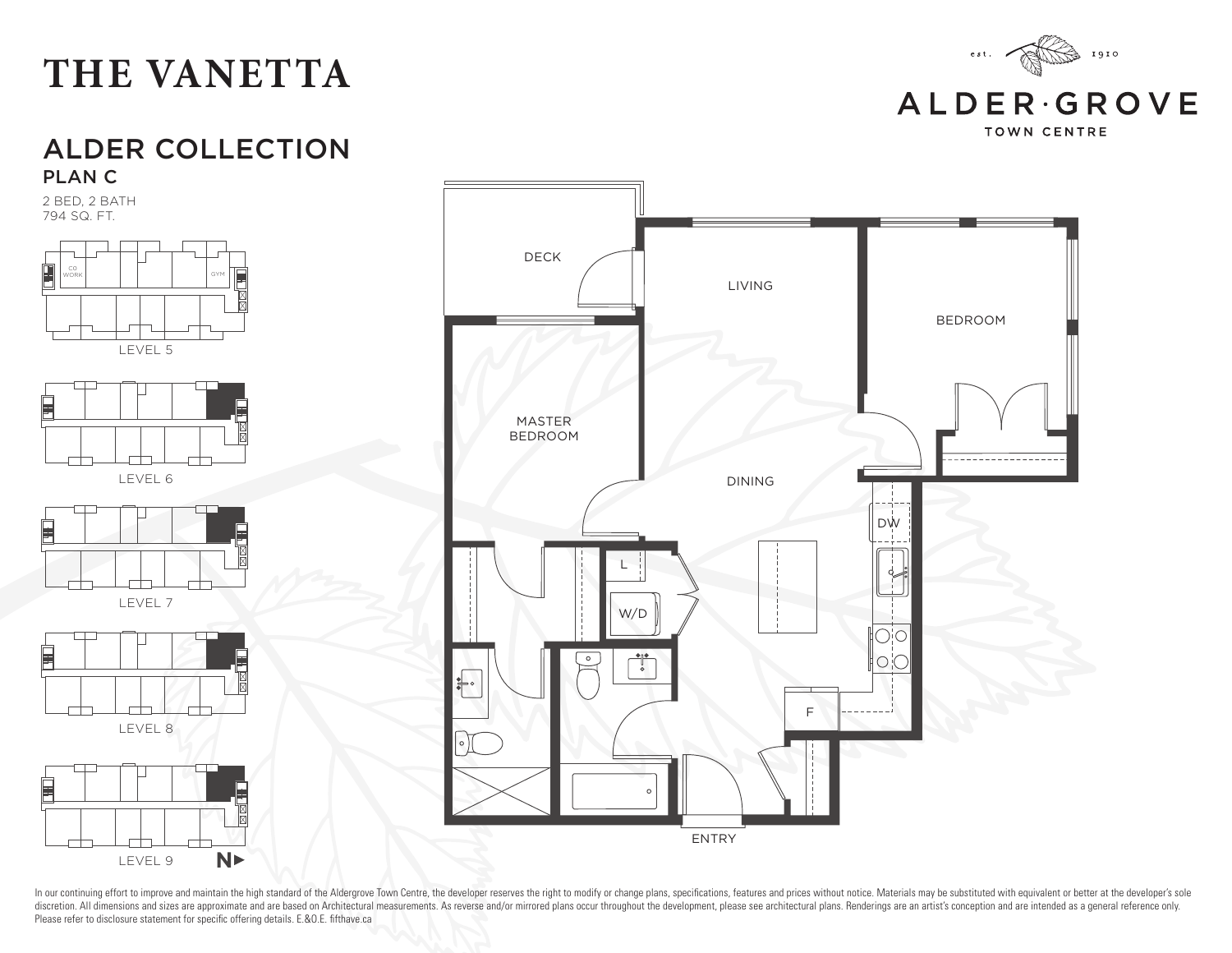# **THE VANETTA** LEVEL 5 LEVEL 6 WORK | | | | | | | | | | | | | GYM ALDER COLLECTION PLAN D 2 BED, 2 BATH 799 SQ. FT.







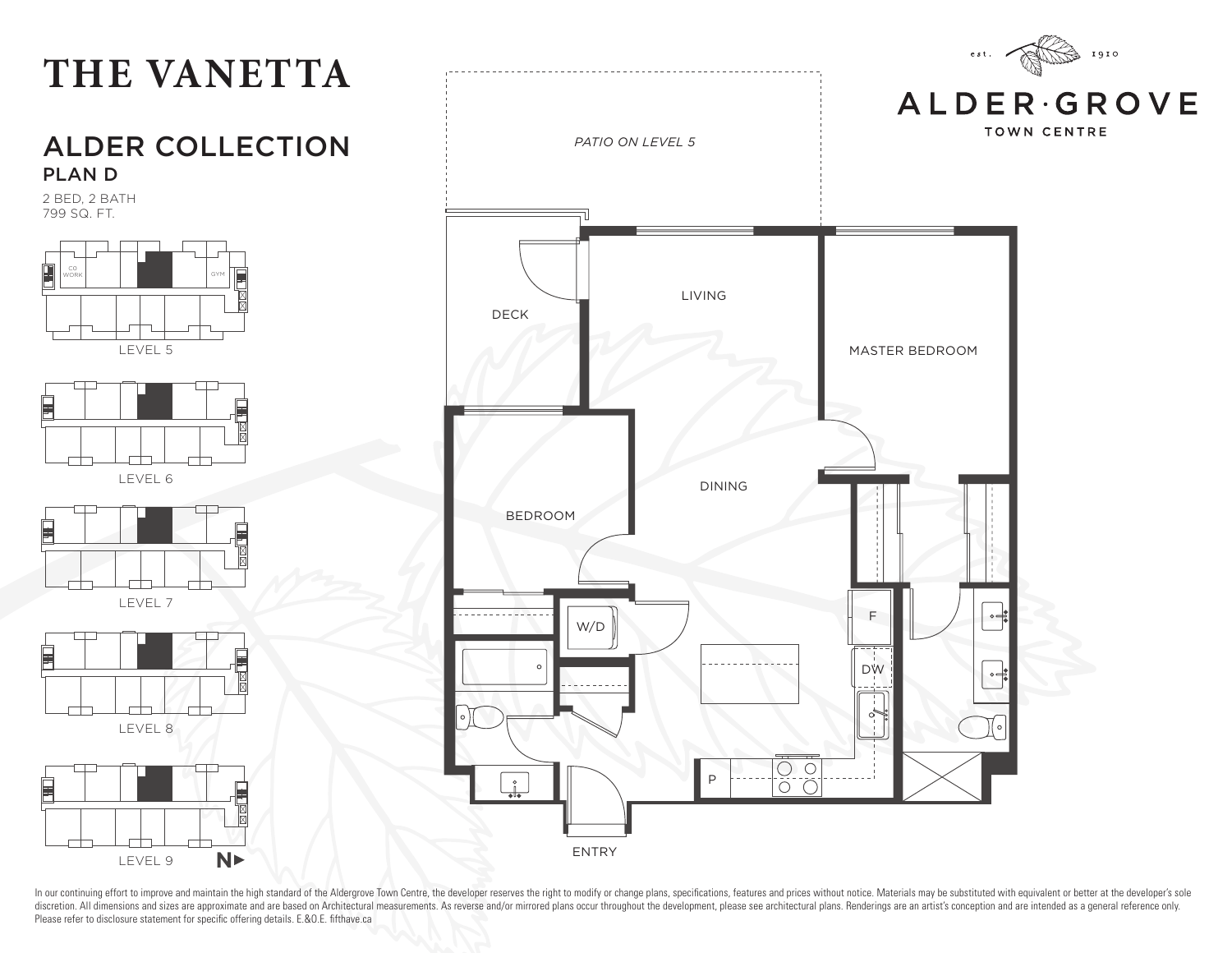#### W/D  $\overline{\phantom{0}}$ LEVEL 8  $\begin{array}{c}\n\hline\n0 & 0 \\
\hline\n0 & 0\n\end{array}$ P F ENTRY  $N$ LEVEL 9

In our continuing effort to improve and maintain the high standard of the Aldergrove Town Centre, the developer reserves the right to modify or change plans, specifications, features and prices without notice. Materials ma discretion. All dimensions and sizes are approximate and are based on Architectural measurements. As reverse and/or mirrored plans occur throughout the development, please see architectural plans. Renderings are an artist' Please refer to disclosure statement for specific offering details. E.&O.E. fifthave.ca

ALDER COLLECTION PLAN E

2 BED, 2 BATH 854 SQ. FT.



#### **THE VANETTA**



**ALDER**GROVE

 $\rm e \; s \; t$  .

 $1910$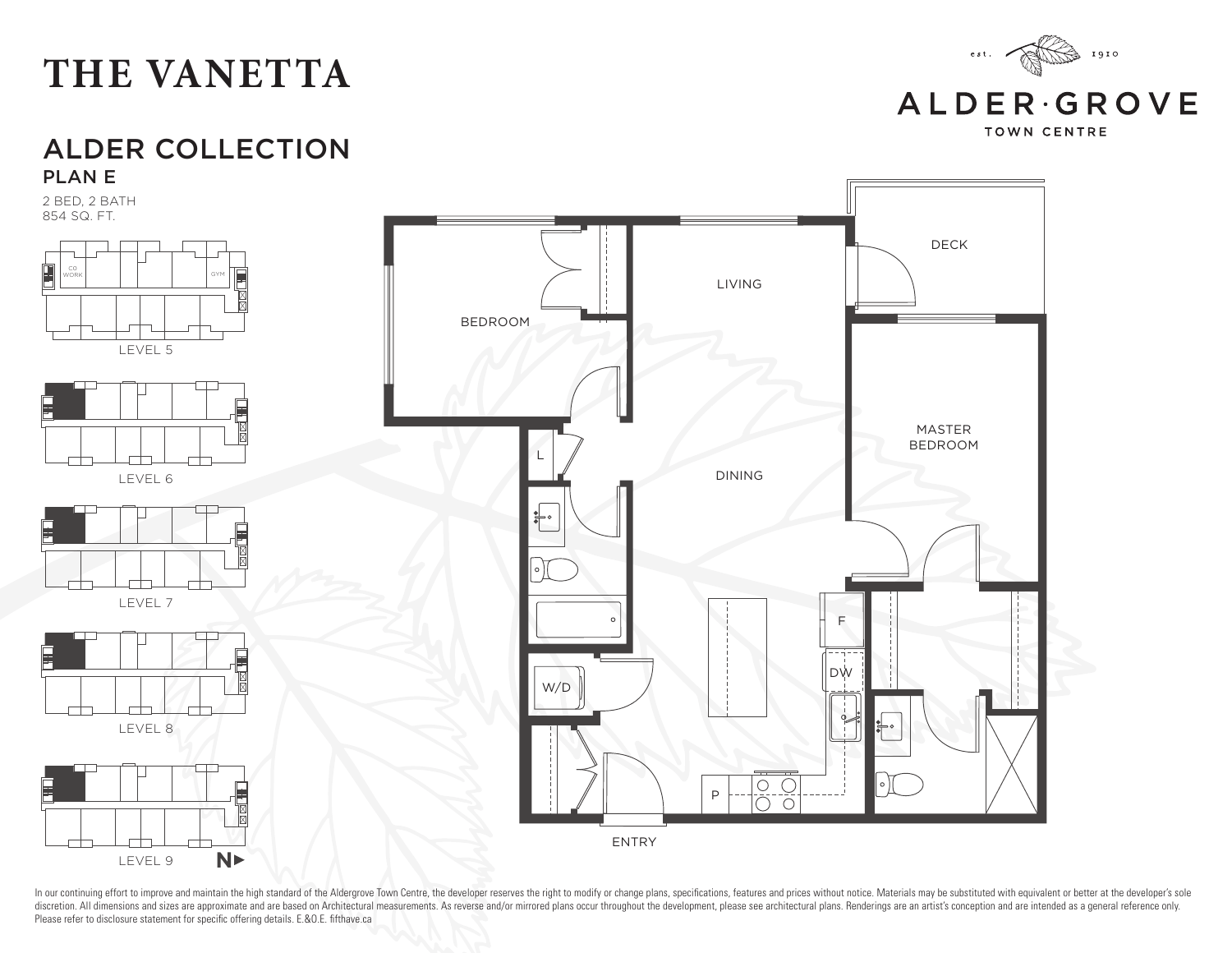

**ALDERGROVE** 

**TOWN CENTRE** 

#### ALDER COLLECTION ENTRY PLAN F

2 BED, 2 BATH 879 SQ. FT.



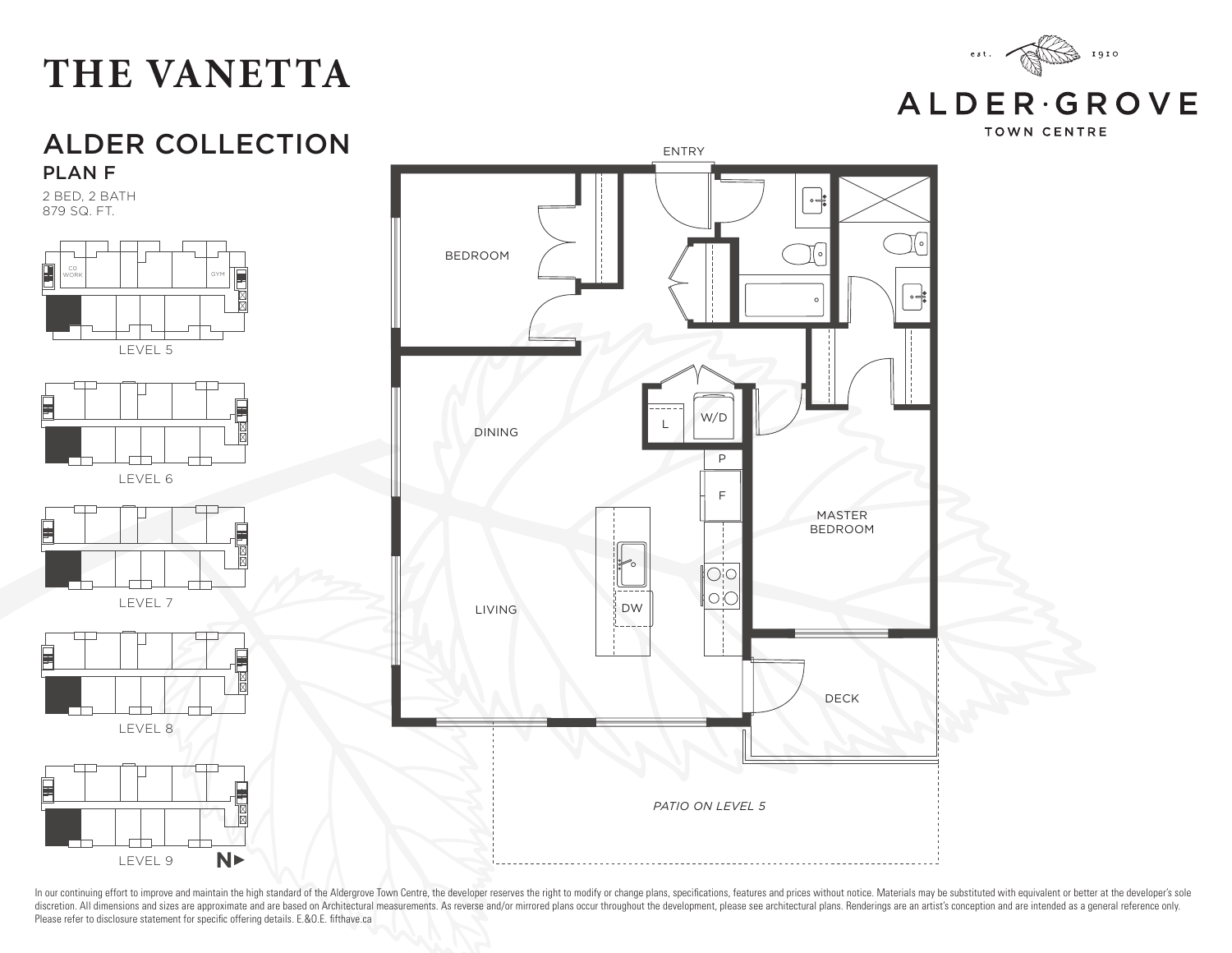

2 BED, 2 BATH 880 SQ. FT.



LEVEL 9

 $N$ 

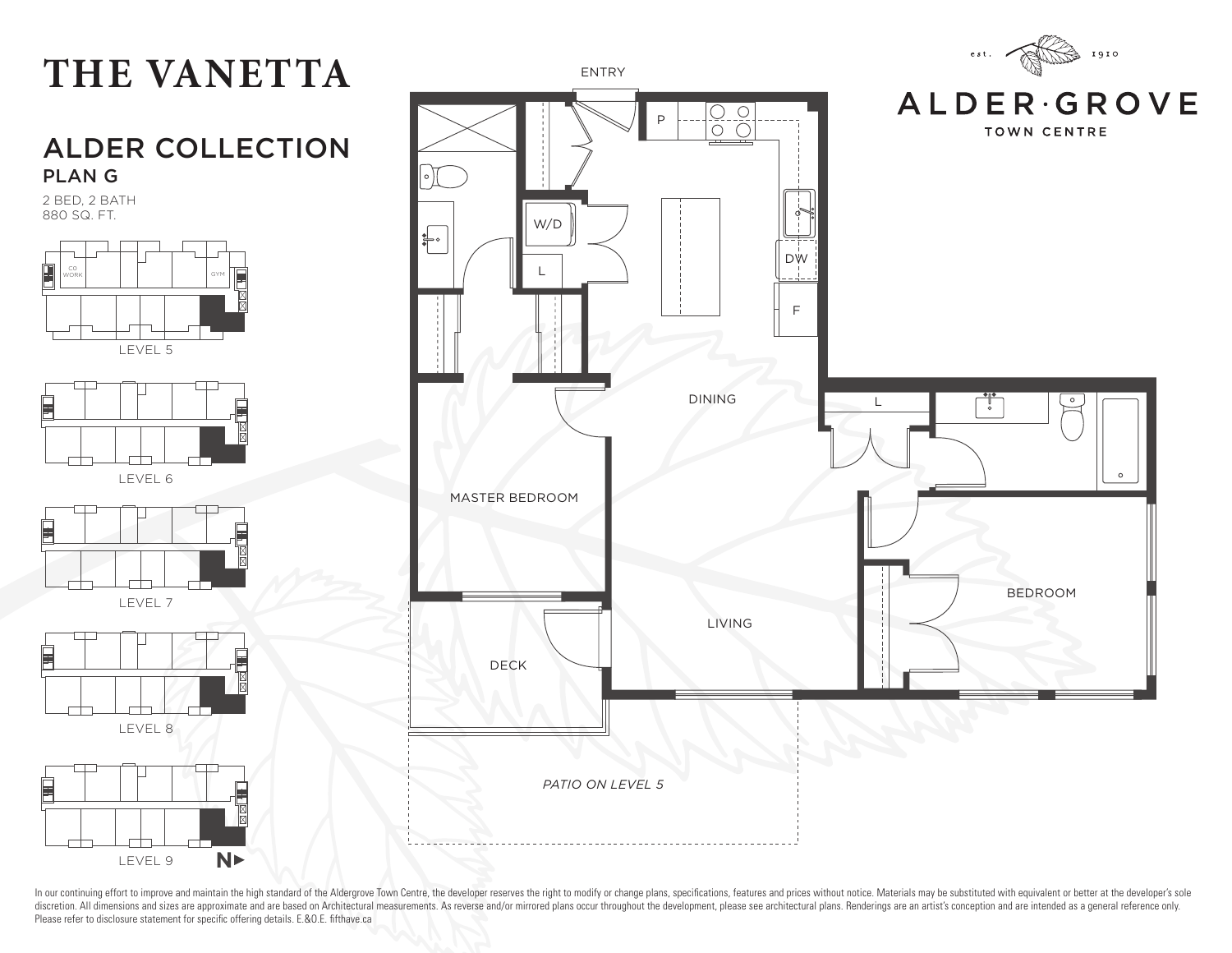

2 BED + DEN, 2 BATH 881 SQ. FT.



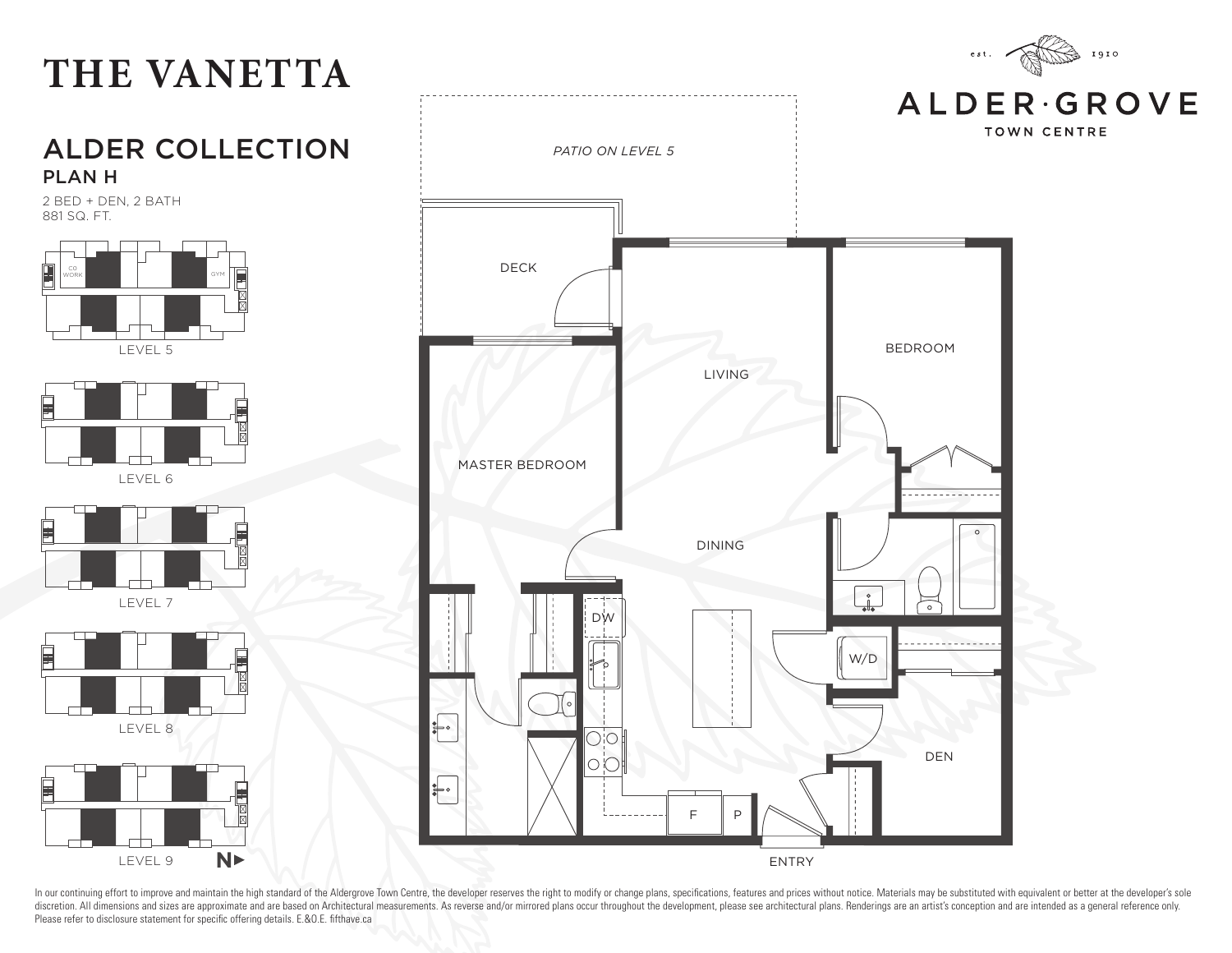

**ALDER**GROVE **TOWN CENTRE** 

VIEW COLLECTION PLAN I

2 BED, 2 BATH 882 SQ. FT.



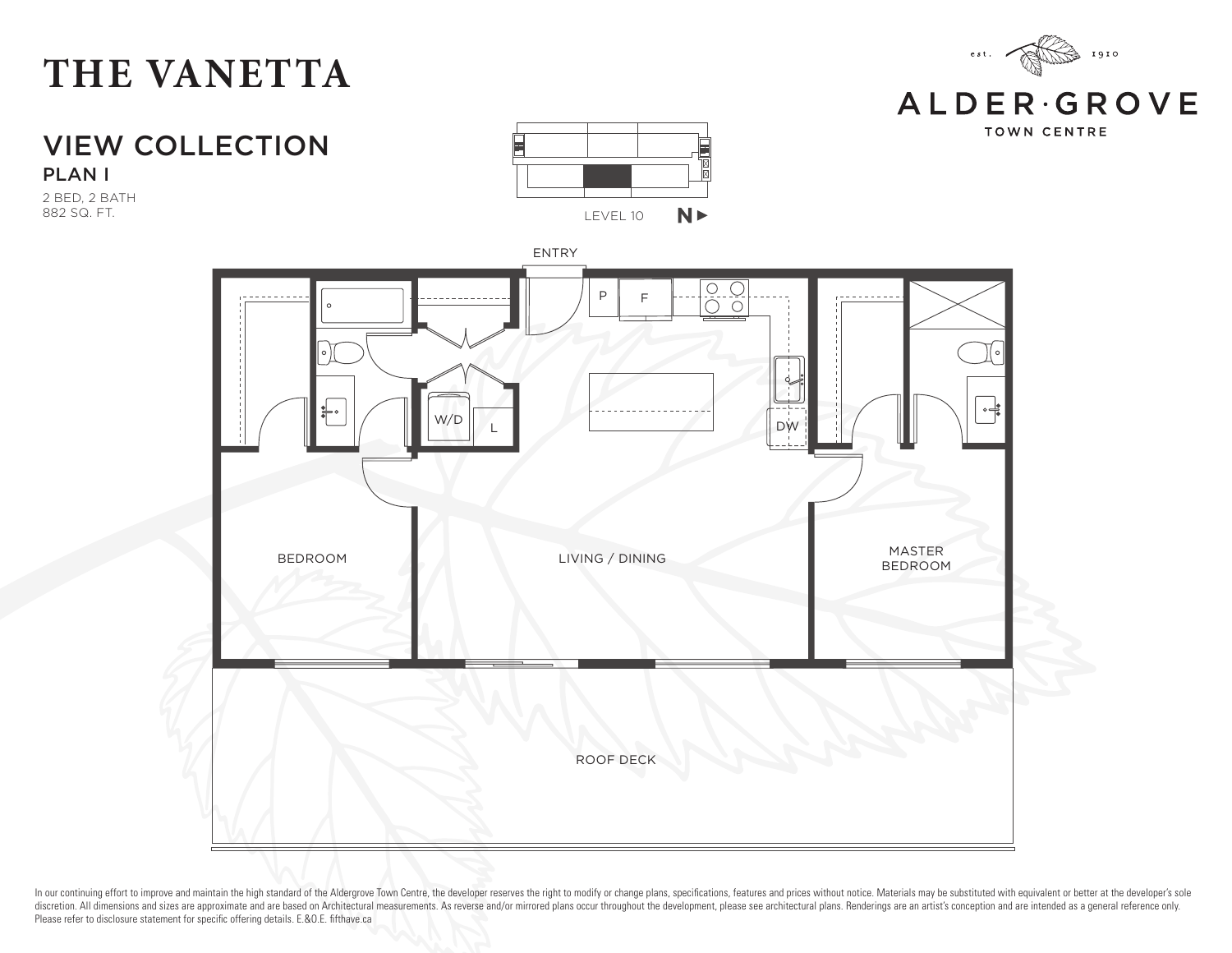#### VIEW COLLECTION PLAN J

2 BED, 2 BATH 894 SQ. FT.





In our continuing effort to improve and maintain the high standard of the Aldergrove Town Centre, the developer reserves the right to modify or change plans, specifications, features and prices without notice. Materials ma discretion. All dimensions and sizes are approximate and are based on Architectural measurements. As reverse and/or mirrored plans occur throughout the development, please see architectural plans. Renderings are an artist' Please refer to disclosure statement for specific offering details. E.&O.E. fifthave.ca



1910

 $\rm e \; s \; t$  .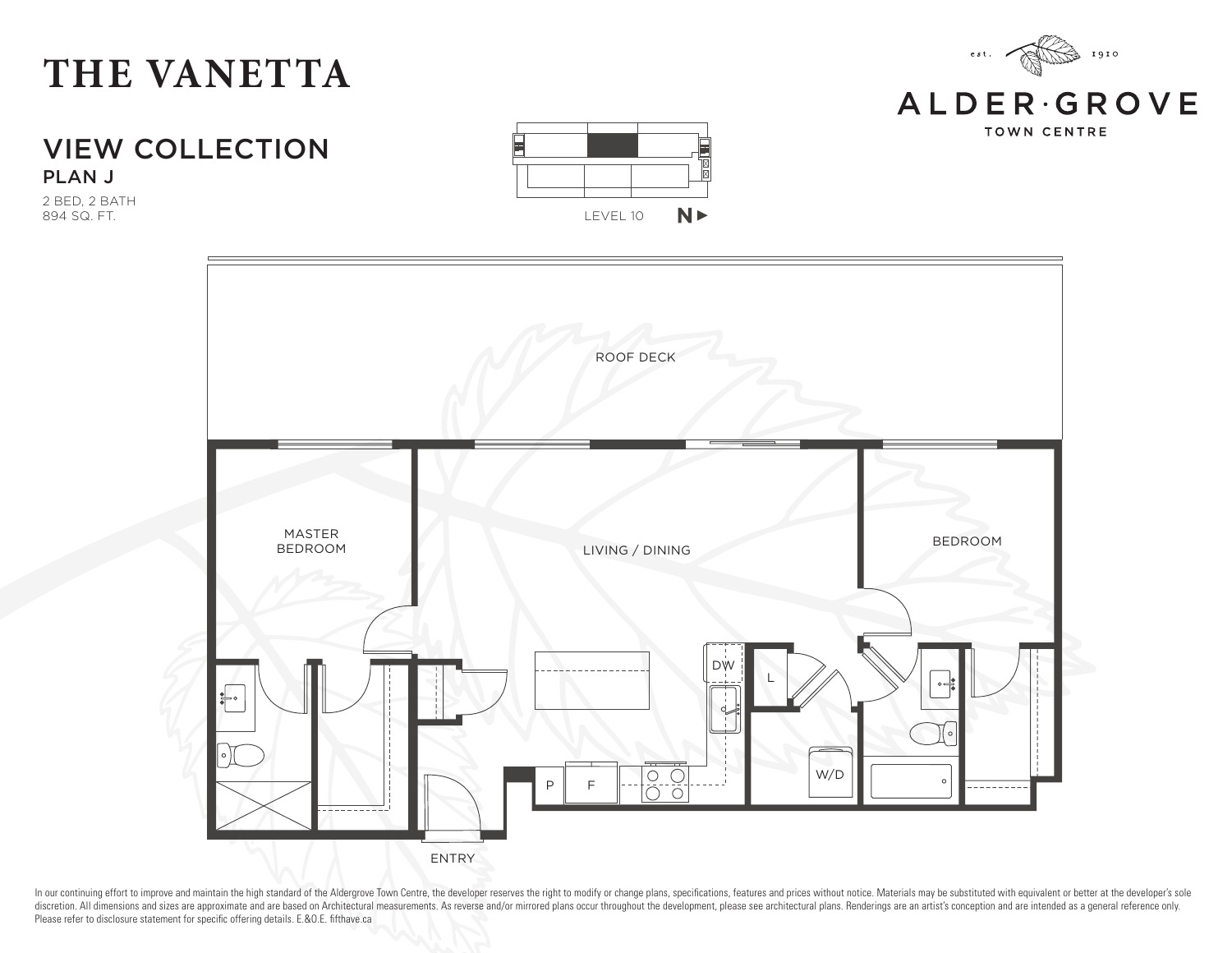

#### **ALDER**GROVE

**TOWN CENTRE** 

VIEW COLLECTION PLAN K

3 BED, 2 BATH 1,050 SQ. FT.



LEVEL 10

NX

 $N$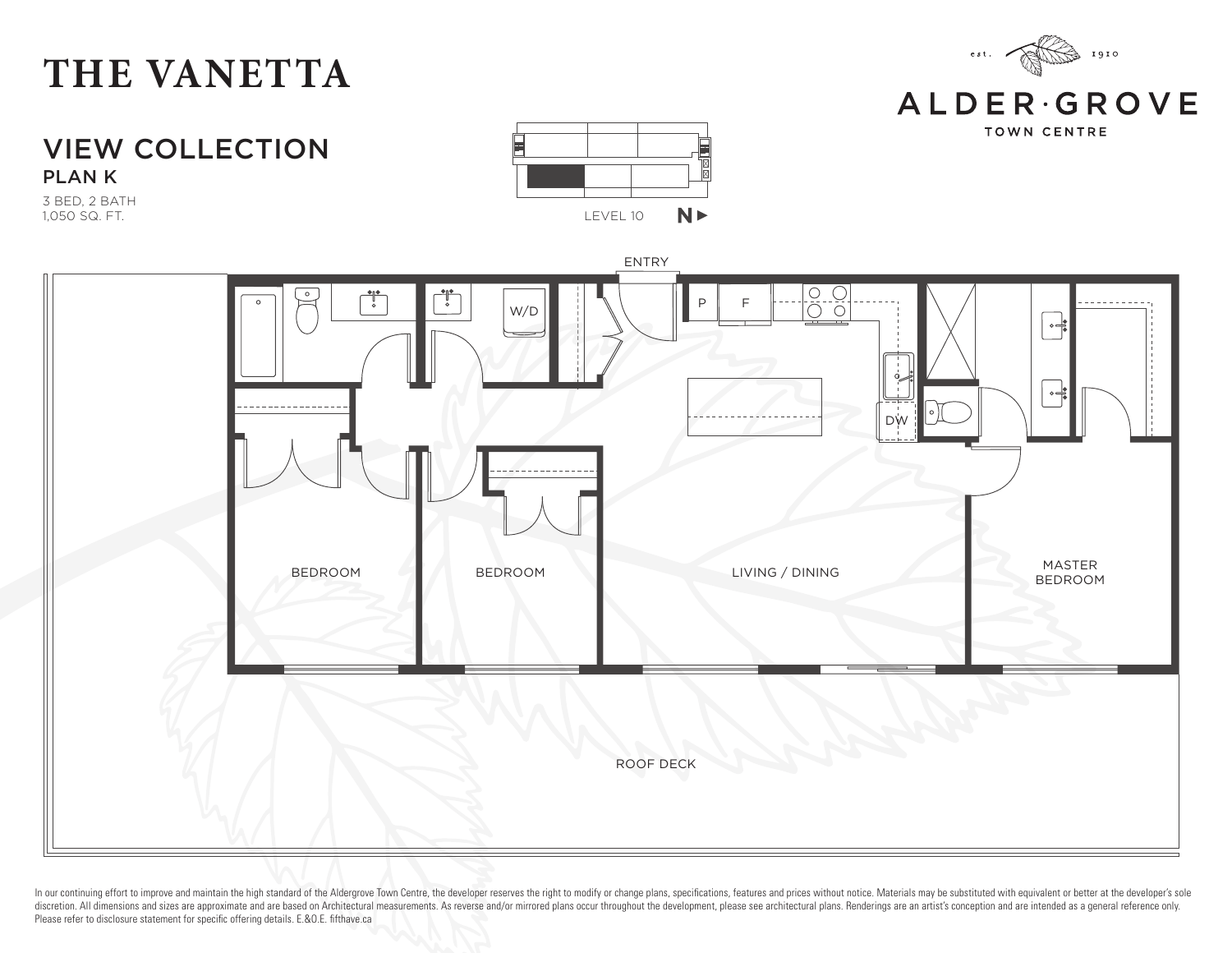

**ALDER**GROVE **TOWN CENTRE** 

VIEW COLLECTION PLAN L

3 BED, 2 BATH 1,078 SQ. FT.



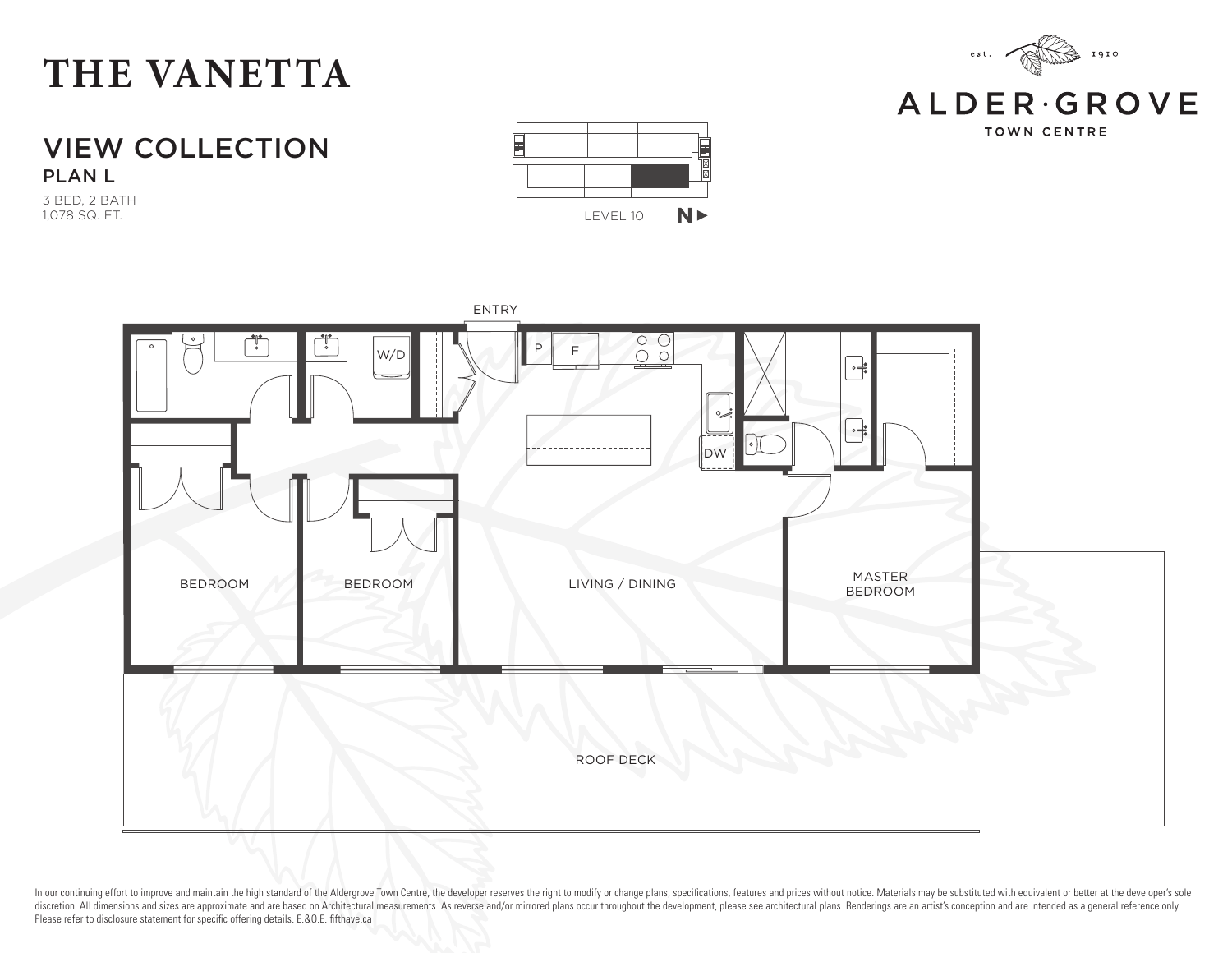#### VIEW COLLECTION PLAN M

3 BED, 2 BATH 1,115 SQ. FT.





In our continuing effort to improve and maintain the high standard of the Aldergrove Town Centre, the developer reserves the right to modify or change plans, specifications, features and prices without notice. Materials ma discretion. All dimensions and sizes are approximate and are based on Architectural measurements. As reverse and/or mirrored plans occur throughout the development, please see architectural plans. Renderings are an artist' Please refer to disclosure statement for specific offering details. E.&O.E. fifthave.ca



 $\,$ e s t $.$ 

1910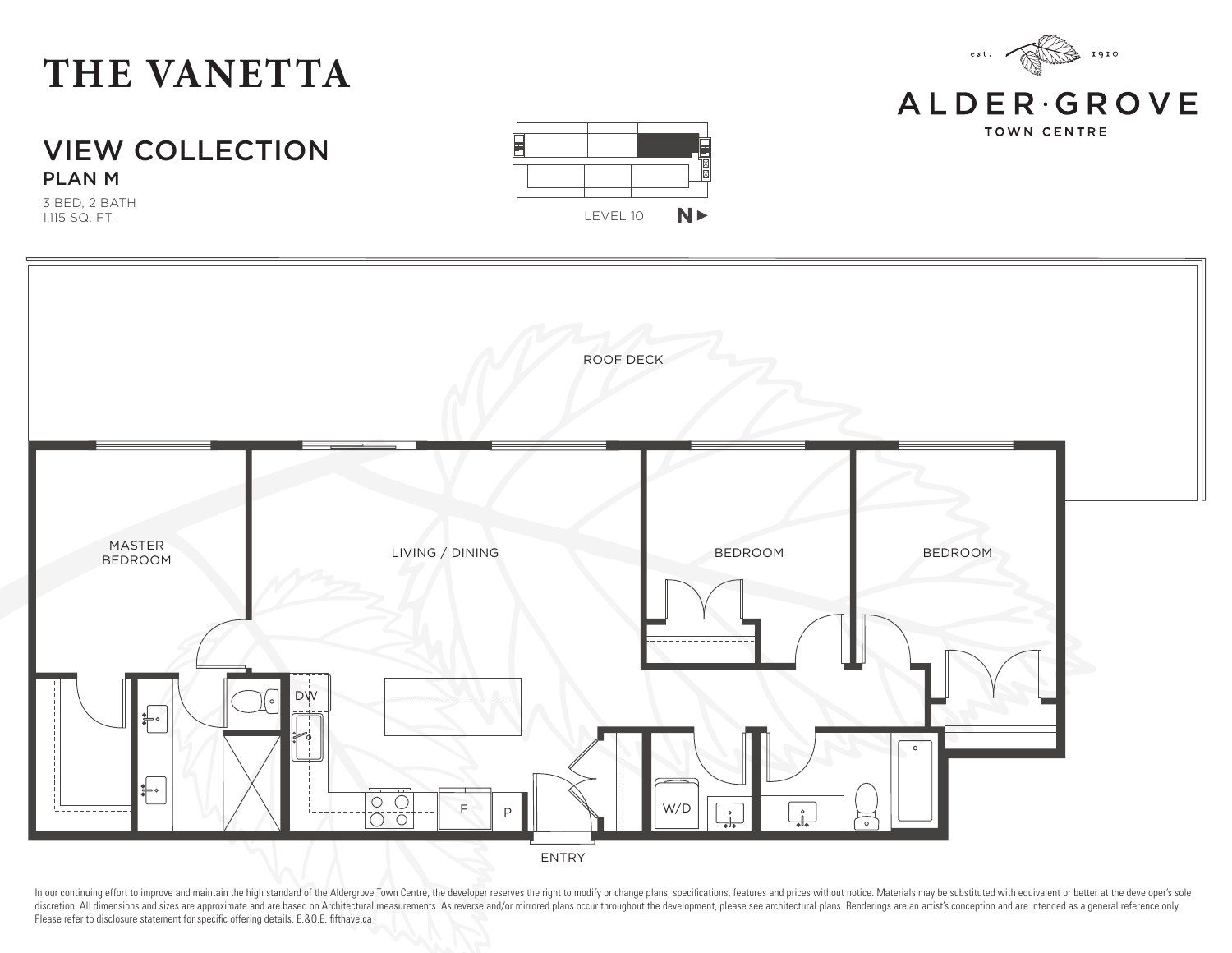

3 BED 2 BATH 1,176 SQ. FT.





ENTRY

In our continuing effort to improve and maintain the high standard of the Aldergrove Town Centre, the developer reserves the right to modify or change plans, specifications, features and prices without notice. Materials ma discretion. All dimensions and sizes are approximate and are based on Architectural measurements. As reverse and/or mirrored plans occur throughout the development, please see architectural plans. Renderings are an artist' Please refer to disclosure statement for specific offering details. E.&O.E. fifthave.ca



**ALDER**GROVE